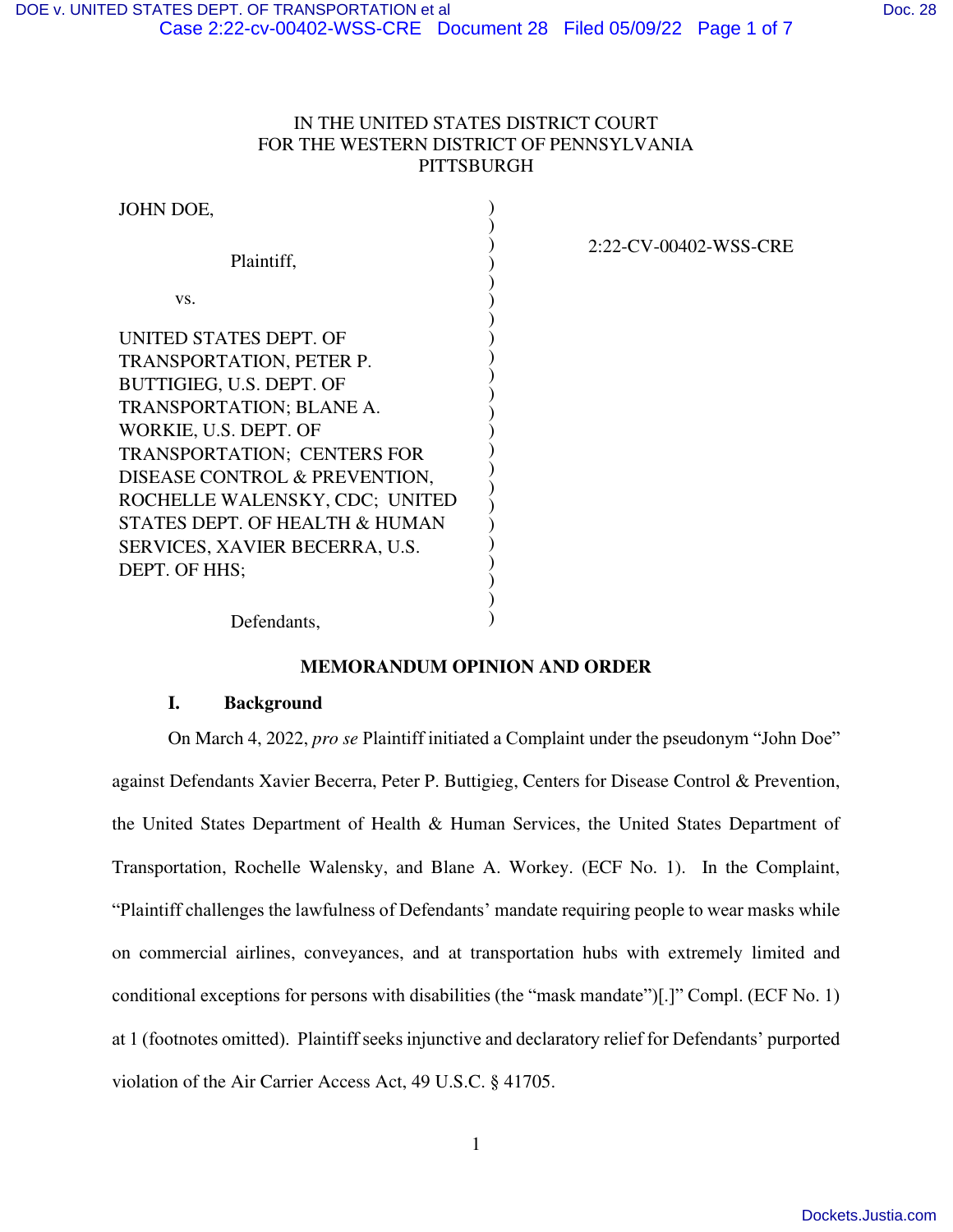#### Case 2:22-cv-00402-WSS-CRE Document 28 Filed 05/09/22 Page 2 of 7

Concurrently with the Complaint, Plaintiff filed a motion to proceed under a pseudonym, arguing, *inter alia*, that revealing his name "[m]ay require him to disclose sensitive personal and medical information regarding his psychological state." Pl.'s Br. (ECF No. 2) at  $\P$  2. Defendants have filed a brief in response. (ECF No. 27).

For the reasons discussed below, this Court denies Plaintiff's motion.

#### **II. Discussion**

Federal Rule of Civil Procedure 10(a) "requires parties to a lawsuit to identify themselves in their respective pleadings." *Doe v. Megless*, 654 F.3d 404, 408 (3d Cir. 2011). "Identifying the parties to the proceeding is an important dimension of publicness. The people have a right to know who is using their courts." *Id*. "A plaintiff's use of a pseudonym runs afoul of the public's common law right of access to judicial proceedings." *Id*.

"While not expressly permitted under Federal Rule of Civil Procedure 10(a), in exceptional cases courts have allowed a party to proceed anonymously. " *Id*. In *Megless*, the Third Circuit endorsed a non-exhaustive list of nine factors a District Court should consider in determining whether a party may proceed anonymously.

The factors in favor of anonymity included:

(1) the extent to which the identity of the litigant has been kept confidential; (2) the bases upon which disclosure is feared or sought to be avoided, and the substantiality of these bases; (3) the magnitude of the public interest in maintaining the confidentiality of the litigant's identity; (4) whether, because of the purely legal nature of the issues presented or otherwise, there is an atypically weak public interest in knowing the litigant's identities; (5) the undesirability of an outcome adverse to the pseudonymous party and attributable to his refusal to pursue the case at the price of being publicly identified; and (6) whether the party seeking to sue pseudonymously has illegitimate ulterior motives.

On the other side of the scale, factors disfavoring anonymity included: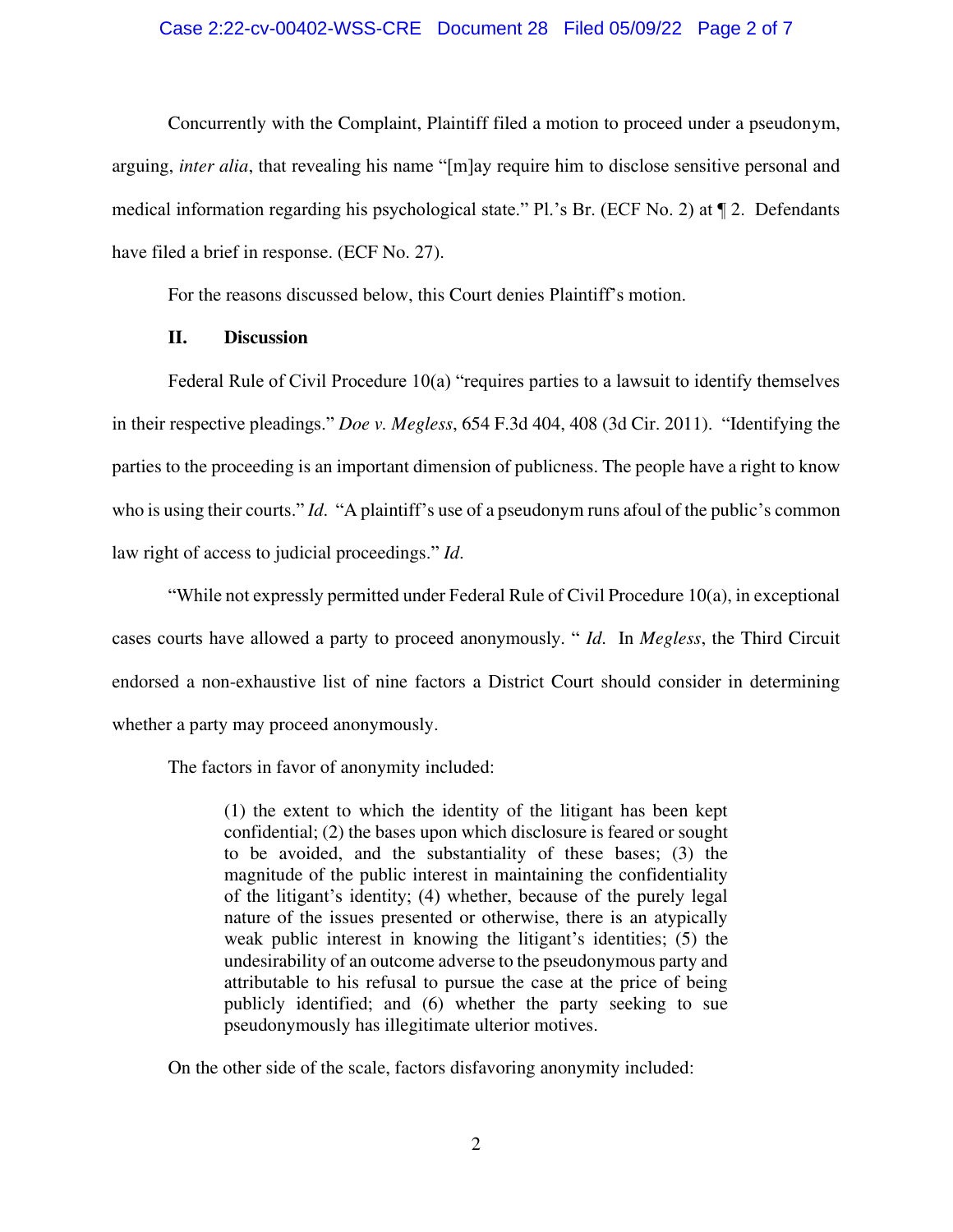(1) the universal level of public interest in access to the identities of litigants; (2) whether, because of the subject matter of this litigation, the status of the litigant as a public figure, or otherwise, there is a particularly strong interest in knowing the litigant's identities, beyond the public's interest which is normally obtained; and (3) whether the opposition to pseudonym by counsel, the public, or the press is illegitimately motivated.

*Megless*, 654 F.3d at 409 (internal quotations marks and citations omitted). This Court will consider each of these factors.

*A. Factor 1: "the extent to which the identity of the litigant has been kept confidential"*

As to this factor, Plaintiff, who is appearing *pro se*, acknowledges that "his name, signature,

and contact information have already appeared on initial filings with the court." Pl.'s Br. (ECF No.

2) at 1. Because Plaintiff's information is currently not confidential, this factor weighs against anonymity.

## B. *Factor 2: "the bases upon which disclosure is feared or sought to be avoided, and the substantiality of these bases*"

Here, Plaintiff points out that he "is concerned that the proceedings may require him to disclose sensitive personal and medical information regarding his psychological state."<sup>1</sup> Pl.'s Br. (ECF No. 2) at ¶ 2. In addition, "Plaintiff is concerned that given the unusually heated nature of debates around mask mandates and COVID-19 policies [], both he and any physicians whose names may be exposed during the course of litigation may be subject to unwarranted scrutiny and harassment from the general public." *Id.* at  $\mathbb{T}$  3. Specifically, Plaintiff points to the practice of "doxxing." *Id*.

However, as Defendants point out, these fears are speculative, and Plaintiff has not pointed to any specific threats faced by the many others who have filed COVID-19 or mask mandate

<sup>&</sup>lt;sup>1</sup> Because Plaintiff uses the gender-identifying pronoun "him" throughout his brief, this Court will use it as well.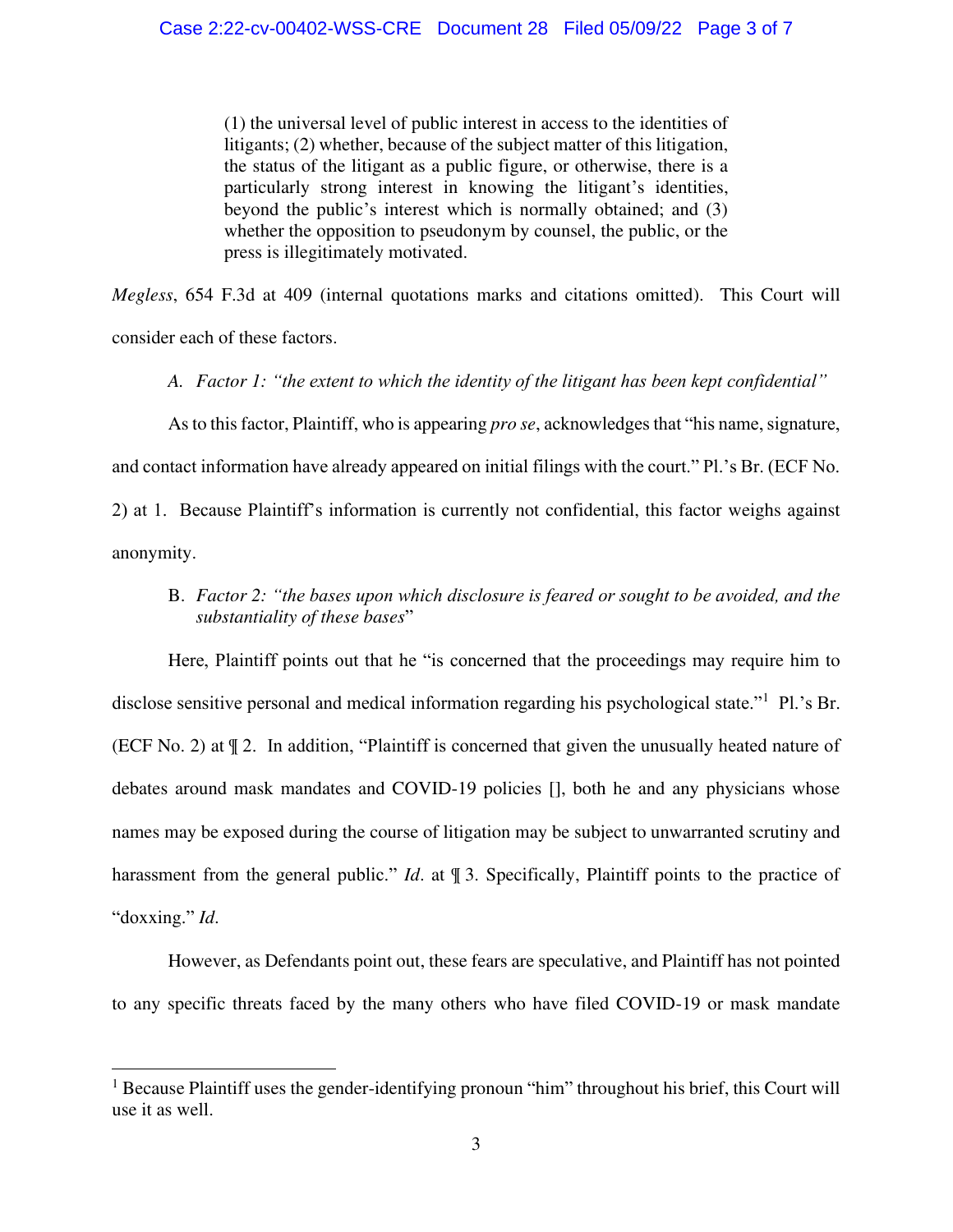#### Case 2:22-cv-00402-WSS-CRE Document 28 Filed 05/09/22 Page 4 of 7

related lawsuits. Defs.' Br. (ECF No. 27) at 4. Moreover, it is not clear at this juncture why Plaintiff might have to disclose such sensitive information, and even if he does, the Court may still grant specific requests to redact such information should that occur. "That a plaintiff may suffer embarrassment or economic harm is not enough. Instead, a plaintiff must show both (1) a fear of severe harm, and (2) that the fear of severe harm is reasonable." *Doe v. Middlesex County, New Jersey*, 2021 WL 130480, at \*2 (D.N.J. Jan. 14, 2021). Thus, although Plaintiff clearly has fears, this Court concludes that such fears have not been substantiated, and nothing in this ruling would preclude Plaintiff from requesting redaction in the future. Accordingly, this factor weighs against anonymity.

# *C. Factor 3: "the magnitude of the public interest in maintaining the confidentiality of the litigant's identity"*

Plaintiff does not specifically address this next factor, but as Defendants point out, there are numerous challenges to the mask mandate pending in various jurisdictions, and the plaintiffs in those cases are not anonymous. Defs' Br. (ECF No. 27) at 5. In fact, the plaintiffs involved in the recent District Court decision invalidating the mask mandate, which has received national attention, utilized their real names. *See Health Freedom Def. Fund, Inc. v. Biden*, No. 8:21-CV-1693-KKM-AEP, 2022 WL 1134138 (M.D. Fla. Apr. 18, 2022) (identifying plaintiffs Ana Carolina Daza and Sarah Pope). Thus, this factor weighs against anonymity.

*D. Factor 4: "whether, because of the purely legal nature of the issues presented or otherwise, there is an atypically weak public interest in knowing the litigant's identities"*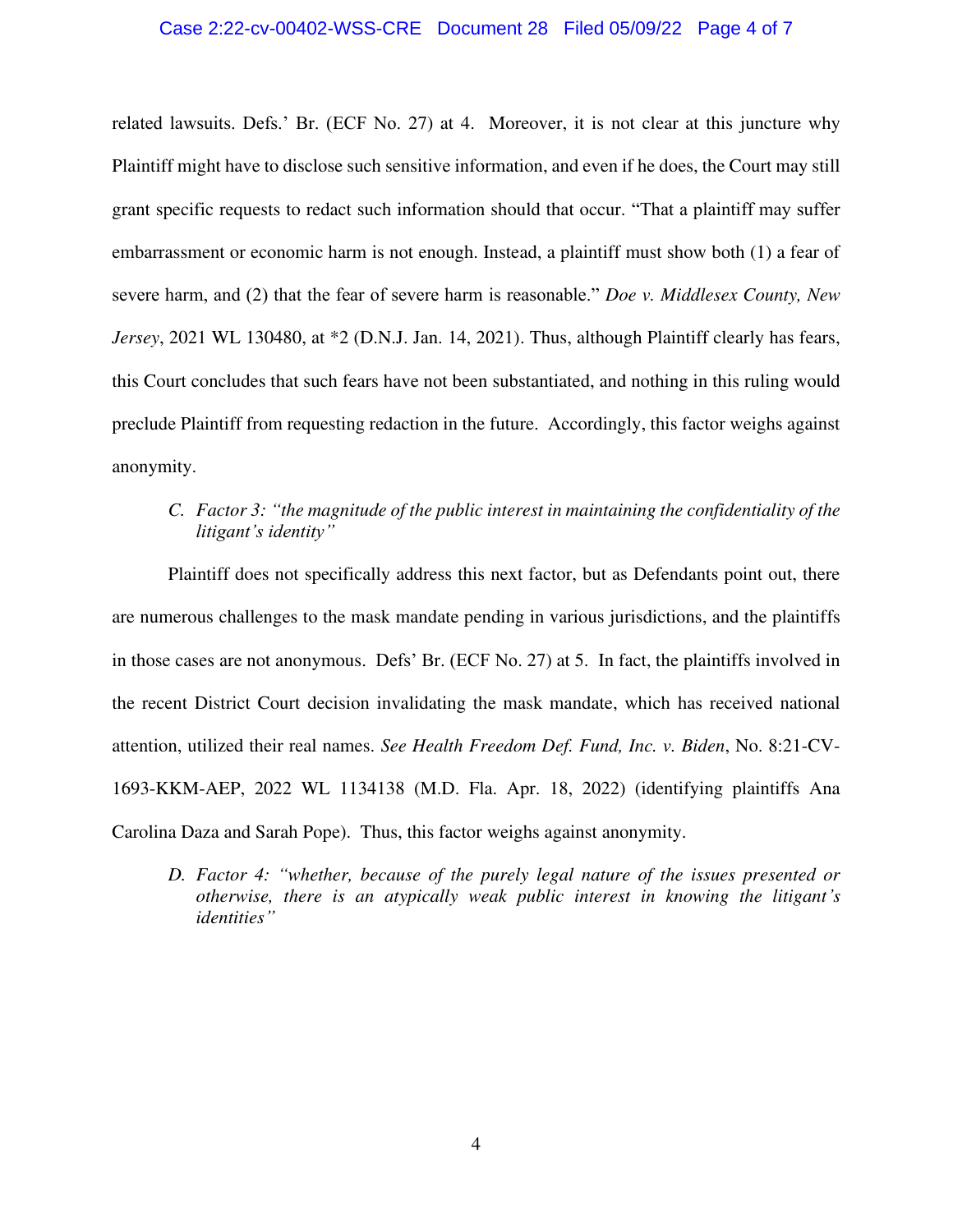As to this factor, both Plaintiff and Defendants agree that the issues in this case are primarily legal.<sup>2</sup> Pl's. Br. (ECF No. 2) at ¶ 8; Defs.' Br. (ECF No. 27) at 5. Therefore, this factor favors anonymity as asserted by Plaintiff.

*E. Factor 5: "the undesirability of an outcome adverse to the pseudonymous party and attributable to his refusal to pursue the case at the price of being publicly identified"*

Plaintiff has not asserted that he will abandon this lawsuit should he be required to disclose his identity; thus, this factor weighs against anonymity.

*F. Factor 6: "whether the party seeking to sue pseudonymously has illegitimate ulterior motives"*

Here, Defendants have not pointed out any "illegitimate ulterior motives" of Plaintiff; thus,

this factor weighs in favor of anonymity.

*G. Factors 7 and 8: "the universal level of public interest in access to the identities of litigants" and "interest in knowing the litigant's identities" beyond typical public interest* 

Defendants contend that "because Defendants are government officials and agencies," these factors weigh against anonymity. Defs.' Br. (ECF No. 27) at 6. It is Plaintiff's position that when individuals sue the government, there is a strong interest in anonymity where a plaintiff represents a minority interest. Pl.'s Br. (ECF No. 2) at ¶ 10. However, as Defendants point out, in the Third Circuit, there is a principle that interest in the identities of litigants "is heightened because Defendants are public officials and government bodies." *Megless*, 654 F.3d at 411. Accordingly, these factors weigh against permitting Plaintiff to proceed anonymously.

*H. Factor 9: "whether the opposition to pseudonym by counsel, the public, or the press is illegitimately motivated"*

 $2$  This Court accepts the parties' agreement for the purposes of this motion; however, there may be factual questions that arise at a procedural point in this litigation.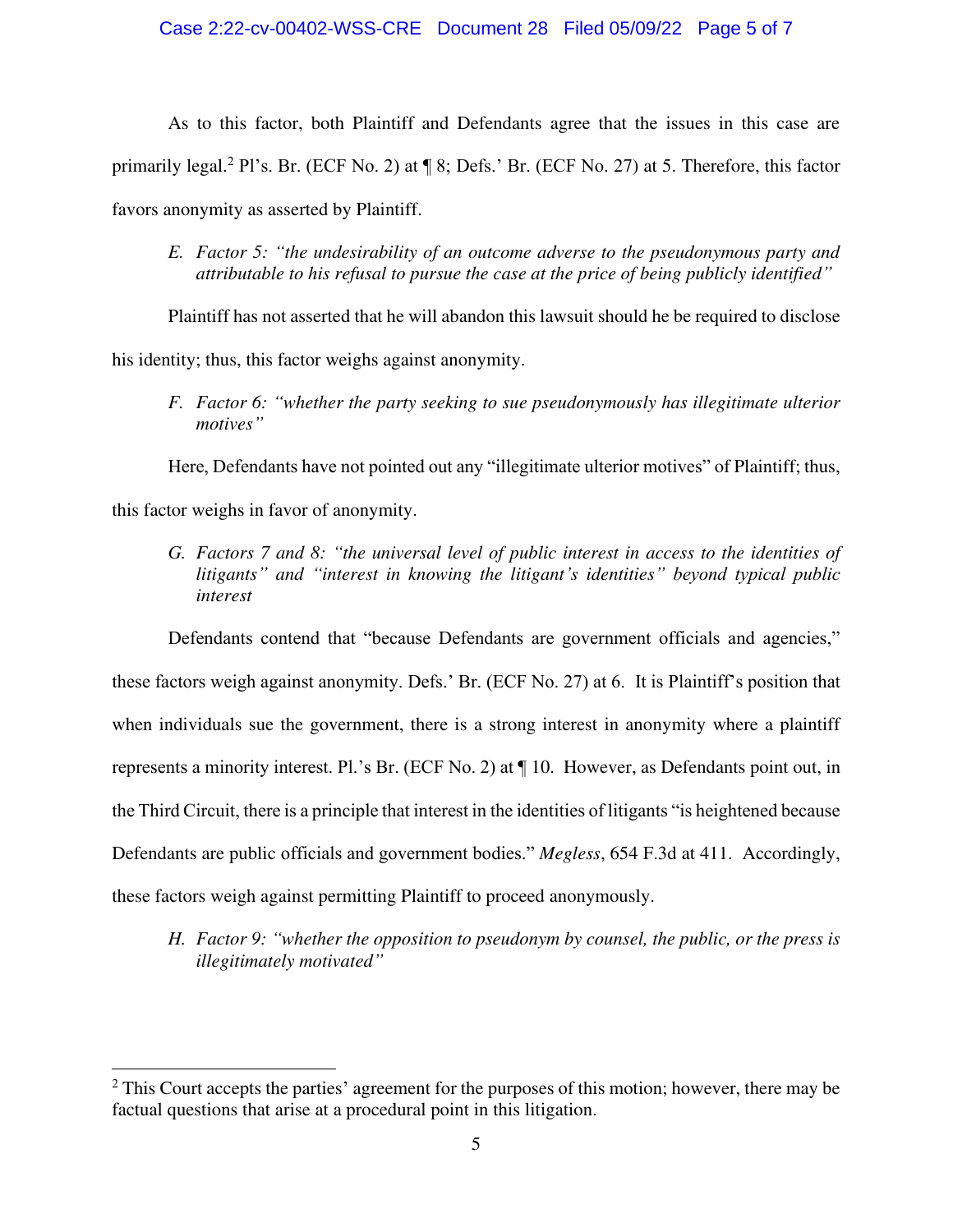### Case 2:22-cv-00402-WSS-CRE Document 28 Filed 05/09/22 Page 6 of 7

There is no indication that Defendants' opposition to Plaintiff's proceeding anonymously is illegitimately motivated. Thus, this factor weighs against anonymity.

#### **III. Conclusion**

As the Third Circuit has pointed out, "we must acknowledge the thumb on the scale that is the universal interest in favor of open judicial proceedings. There is universal public interest in access to the identities of litigants." *Megless*, 654 F.3d at 411. The Third Circuit has also "noted [that] the public's interest in open judicial proceedings always runs counter to a litigant's interest in anonymity—the question is whether the interest in anonymity outweighs the public's interest." *Doe v. Coll. of New Jersey*, 997 F.3d 489, 496 (3d Cir. 2021).

While this Court concludes that two of the nine factors do weigh in Plaintiff's favor for permitting him to proceed utilizing a pseudonym, the other seven do not. This imbalance demonstrates that this case is not one of those "exceptional cases" that overcomes the long-held presumption "that judicial proceedings, civil as well as criminal, are to be conducted in public." *Id.* at 408. Plaintiff's interest in anonymity clearly does not outweigh the public interest in open judicial proceedings.

Accordingly, the motion to proceed anonymously (ECF No. 2) is hereby DENIED. Plaintiff is directed to file an Amended Complaint on or before May 16, 2022, to reflect his true identity.

DATED this 9th day of May, 2022.

BY THE COURT: s/Cynthia Reed Eddy Chief United States Magistrate Judge

cc: JOHN DOE 724 Brady Avenue